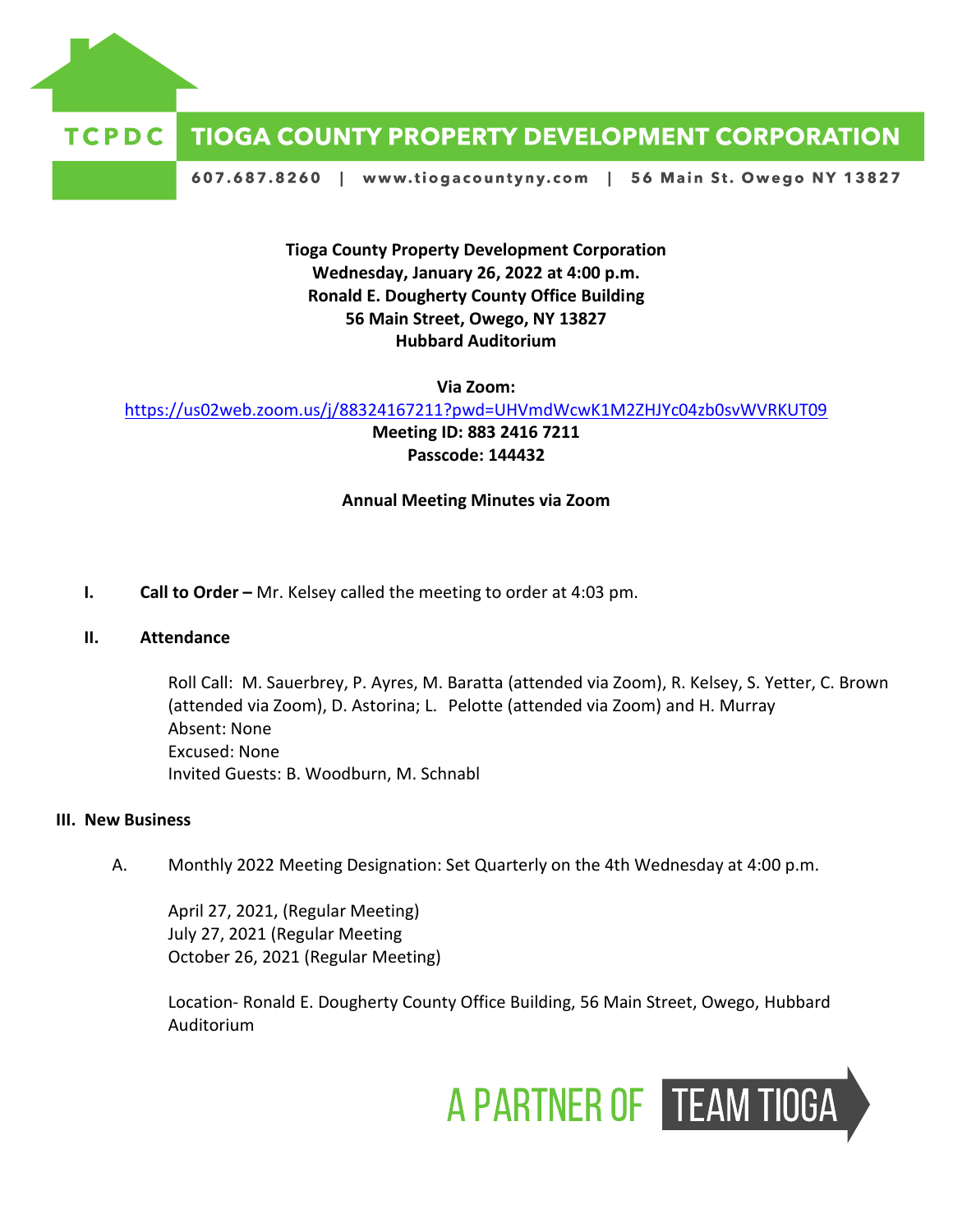**Motion to set the regular monthly meetings for the first Wednesday of each month at 4:00 pm in the Ronald E. Dougherty County Office Building, 56 Main Street, Owego, Hubbard Auditorium.**

> **P. Ayers/S. Yetter/Carried None Opposed Abstentions - None**

- B. Governance Committee acknowledged and nominate the following Slate of Officers.
	- 1. Slate of Officers 2022 Proposed List of TCPDC Committee Members a. Chair- R. Kelsey b. Vice Chair- P. Ayres c. Secretary- M. Baratta d. Treasurer- C. Brown
	- 2. Committee Appointments a. Governance- P. Ayres (Chair), S. Yetter, D. Astorina, L. Pelotte b. Audit- P. Ayres (Chair), R. Kelsey, M. Baratta, H. Murray c. Finance- C. Brown (Chair), R. Kelsey, P. Ayres, M. Baratta
	- 3. Other Appointments
		- a. Freedom of Information Officer- B. Woodburn
		- b. Code of Ethics Officer- J. Meagher
		- c. Internal Controls Officer- J. Nolis
		- d. Board of Directors appointment H. Murray

**Motion to approve the 2022 slate of officers, committee appointments, and other appointments, as presented.**

> **P. Ayers/D. Astorina/Carried None Opposed Abstentions – None**

4. Annual Policy and Guidelines Review

a. Annual Renewal of TCPDC Mission Statement found no changes upon renewal. The governance committee recommended the full board approve the annual policy and guidelines.

b. Governance, Finance and Audit Charters have been reviewed and no changes indicated.

**Motion to approve the policy review and guidelines as recommended by the governance committee.**

> **M. Sauerbrey/S. Yetter/Carried None Opposed Abstentions – None**

5. TCPDC Board of Directors are up to date with mandatory NYS Authorities Budget Office Board Member Training, Annual Tioga County Sexual Harassment Training, Policy Review and